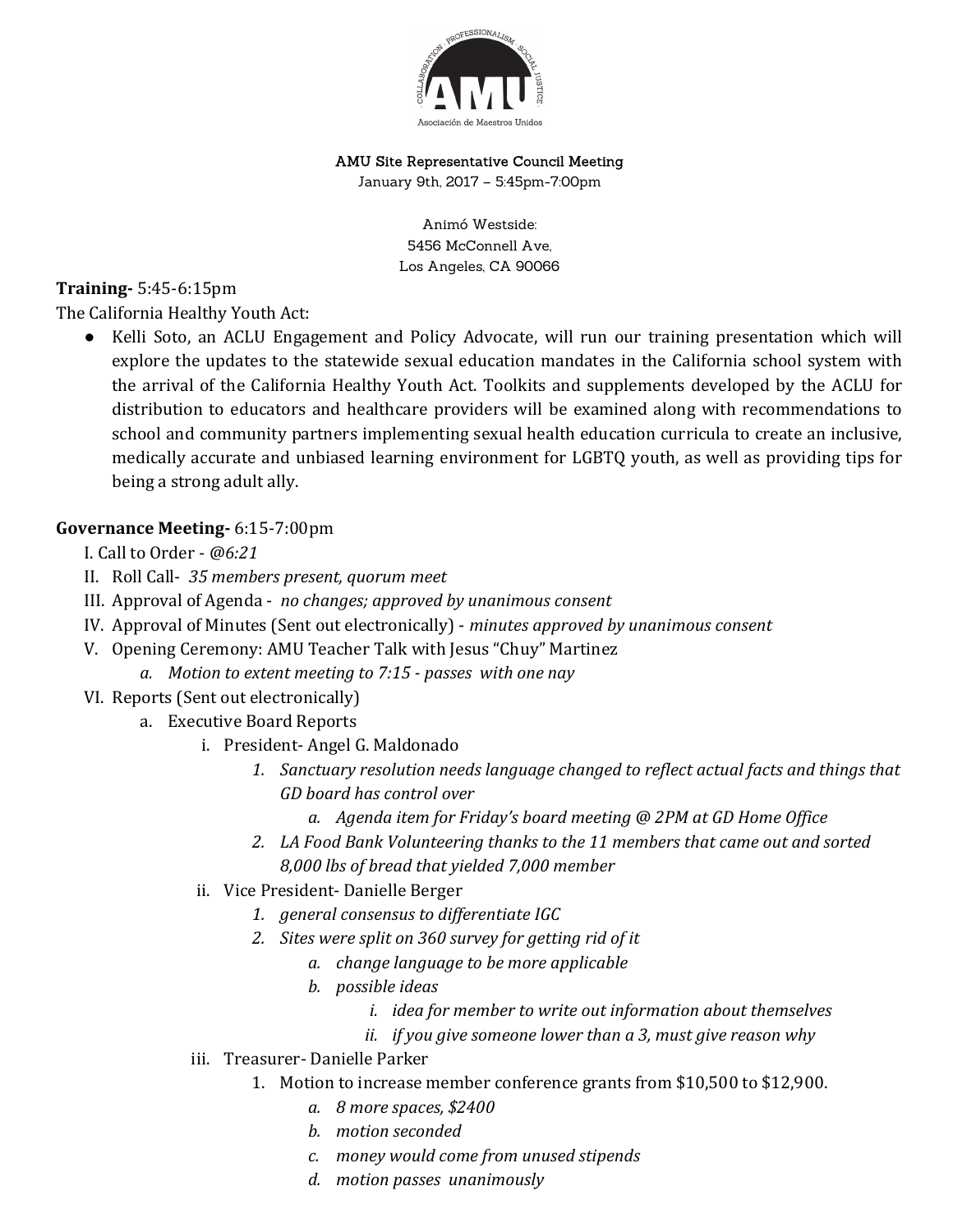- b. Committee Reports
	- i. Bargaining Committee- Live Report
		- 1. met on Jan. 25th for first meeting
		- 2. reviewed sunshine articles
		- 3. set dates for next meetings Feb 13th and 21st.
	- ii. Calendar Committee- Live Report
		- 1. calendar distributed
		- 2. note that summer will be 7 weeks and one day want 8 weeks of summer
			- a. due to holidays in the 17-18 school year
		- 3. To Do: make clear in next years survey that by having fall break, it pushes the school year long and makes summer shorter
		- 4. Number of contractual days cannot be changed
			- a. school sites set bell schedule and minimum days
		- 5. committee tried to overlap breaks with LAUSD to minimize attendance issues
		- 6. consider bargaining number of PD days in future negotiation years
	- iii. Human Rights Committee- Live Report
		- 1. 10 actions in 100 days
		- 2. students can submit at any time
			- a. teachers can submit to Crystal
		- 3. next action is to organize a huddle
			- a. Crystal will send out information for huddle
	- iv. Organizing Committee- Live Report
		- 1. have members sign-up for bargaining updates
		- 2. send out meeting makers to wear AMU shirts
		- 3. coffee and pastry prize for school with highest percentage of members wearing shirts on March 3rd
		- 4. Organizing team members will be making phone call check-ins
- VII.Unfinished Business- NONE
- VIII. New Business
	- a. Motion to amend the total max stipend amount for members in the Spanish Curriculum Development and Review team from \$768 to \$1,268. (Amendment to Appendix D: Teacher/Counselor Stipend Positions)
		- i. GD stipends come from GD budget, not AMU, goes through AMU because we want to ensure that our members are paid fairly
		- ii. increasing the maximum members can earn at the hourly rate
		- iii. hours are reported Curriculum specialist
		- iv. motion to table, seconded
			- 1. favor 12
			- 2. opposed 21
		- v. motion to extend meeting 5 minutes
			- 1. carries unanimously
		- vi. Call to question
			- 1. carries unanimously
		- vii. 28 in favor 1 abstention
- IX. Announcements/ Updates/General Discussion Items
	- a. we have 6 free counseling session at a 800 number from health benefits
	- b. Angel ran a half marathon
	- c. Restorative Communities Convening. Below is a link to event information and a google form to register. The event is FREE and put on by Partnership for Los Angeles Schools. Session topics include instruction using